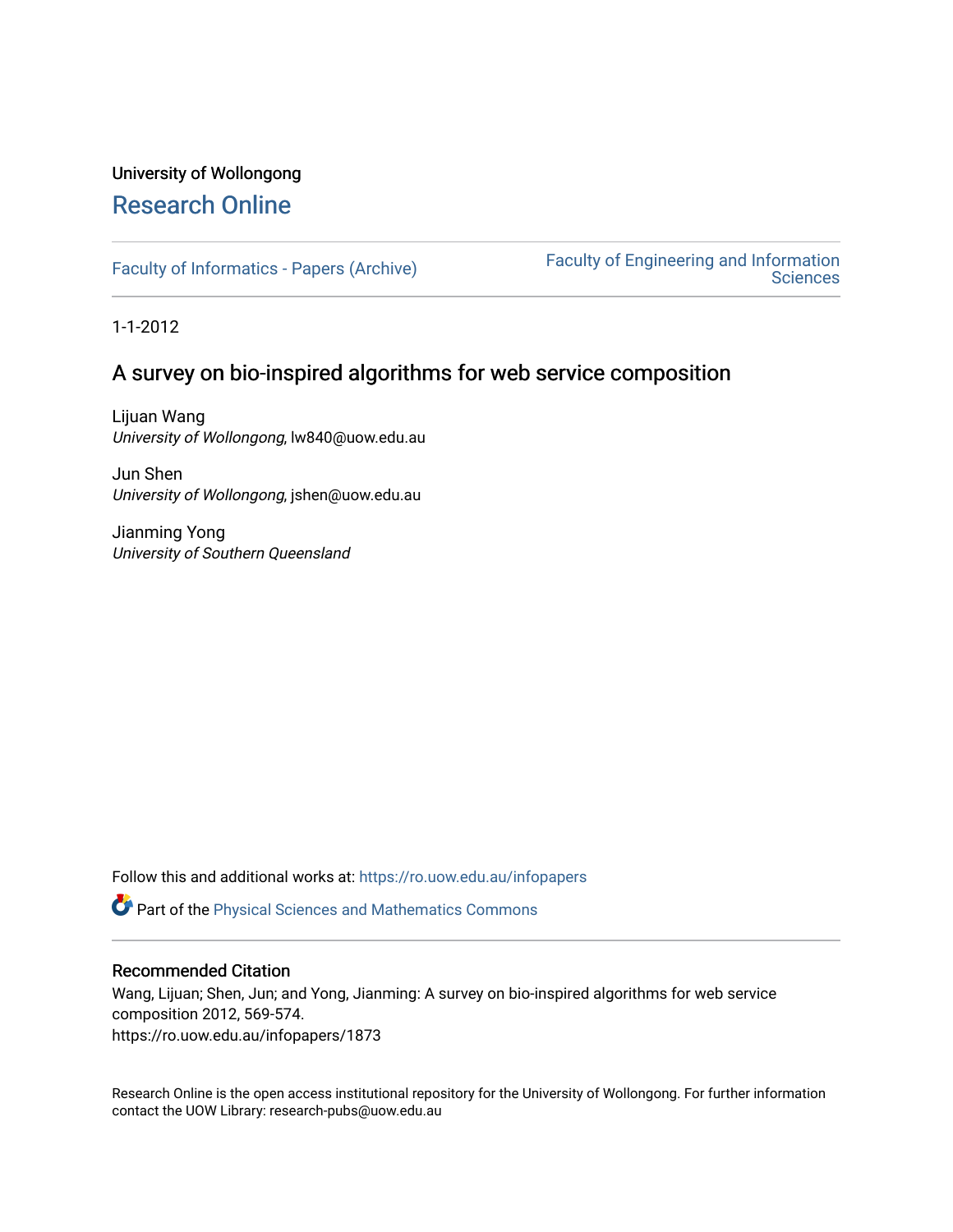# A survey on bio-inspired algorithms for web service composition

# **Abstract**

Web service composition has become a promis- ing technology in a variety of e-science or e-business areas. There are a variety of models and methods to deal with this issue from dierent aspects. Bioinspired algorithms are becoming main approaches and solutions. This paper reviews the current researches on web service composition based on bio-inspired algorithms, such as Ant Colony Optimization(ACO), Genetic Algorithm(GA), Evolutionary Al- gorithm(EA) and Particle Swarm Optimization(PSO). By analyzing and investigating dierent approaches, this paper gives an overview about the researches on bio-inspired al- gorithm in web service composition and point out future directions.

# Keywords

composition, service, web, survey, algorithms, bio, inspired

# **Disciplines**

Physical Sciences and Mathematics

# Publication Details

Wang, L., Shen, J. & Yong, J. (2012). A survey on bio-inspired algorithms for web service composition. Proceeding of the 2012 IEEE 16th International Conference on Computer Supported Cooperative Work in Design (pp. 569-574). USA: IEEE.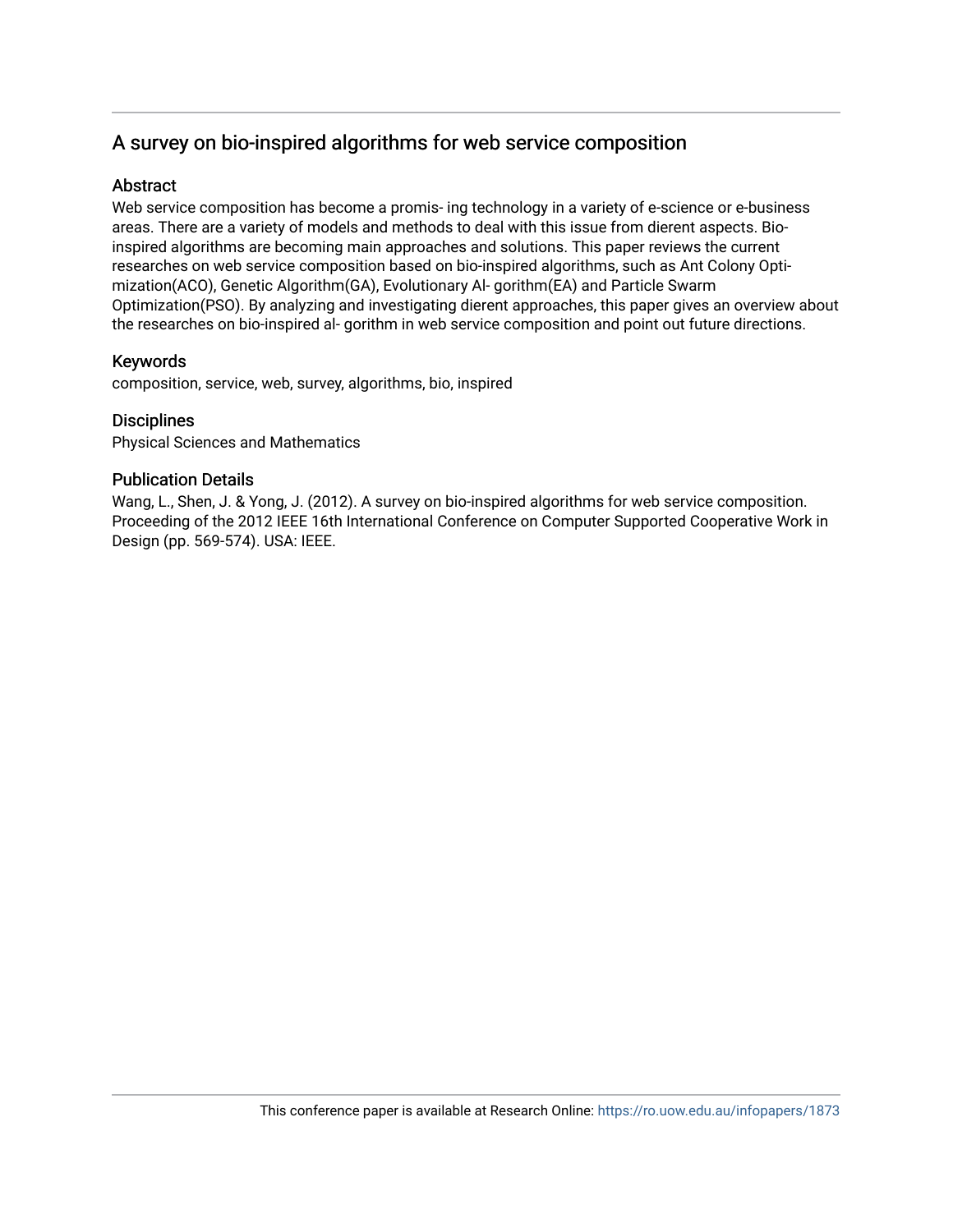# A Survey on Bio-inspired Algorithms for Web Service Composition

Lijuan Wang<sup>1</sup>, Jun Shen<sup>1</sup> and Jianming Yong<sup>2</sup> <sup>1</sup>Faculty of Informatics, University of Wollongong Wollongong, NSW, Australia <sup>2</sup>Faculty of Business and Law, University of Southern Queensland Toowoomba, QLD, Australia E-mail: lw840@uowmail.edu.au, jshen@uow.edu.au, yongj@usq.edu.au

Abstract—Web service composition has become a promising technology in a variety of e-science or e-business areas. There are a variety of models and methods to deal with this issue from different aspects. Bio-inspired algorithms are becoming main approaches and solutions. This paper reviews the current researches on web service composition based on bio-inspired algorithms, such as Ant Colony Optimization(ACO), Genetic Algorithm(GA), Evolutionary Algorithm(EA) and Particle Swarm Optimization(PSO). By analyzing and investigating different approaches, this paper gives an overview about the researches on bio-inspired algorithm in web service composition and point out future directions.

Index Terms—Bio-inspired algorithms, web service composition, quality of service.

#### I. INTRODUCTION

Web service composition is to compose the existing web services into a new web service to accomplish tasks. If no single service can satisfy users' functionalities, it is necessary to combine existing services into a new one in order to fulfill the request. During the process of composite service, there are many candidate services with the same functionality but different quality of service (QoS) attributes. How to choose the right services to compose in order to get a optimal solution for the task is a challenging problem. So far there are many methods and models for web service composition. Meanwhile, we need autonomous, scalable, adaptable, robust, and reliable service oriented systems. It is recognized that biological systems require the similar attributes. Hence, some researches are emerging to use biologically inspired algorithms to solve web service composition problem. We will review a variety of bio-inspired algorithms in web service composition from different aspects in the following sections first. Then we conclude with future work.

#### II. Models of web service composition

As web services are in a dynamically changing computing environment, service oriented systems use late-binding mechanism to address the high dynamicity challenge. The key principle of late-binding make services easily be selected and bound on demand at run-time. An abstract service is used to refer a specific feature in a service orchestration, several concrete services are available to re-

alize such a feature. All concrete services mapping to an abstract service may have the same functional but different non-functional properties. So most methods regard the composition problem as to find a combination of concrete services based on QoS criteria. There are two kinds of QoS driven service selection approaches for composite service execution: one is based on local constraints and the other on global constraints. The local optimization assures the performance of each individual task, e.g., the limit of the cost of one operation. The global one considers QoS constraints and preferences as a whole, e.g., when the whole response time is constrained. Also there are different workflow structures for web service composition, such as sequence, flow(concurrence), switch(choice) and while(loop). We use aggregation functions for each QoS parameter to compute QoS attributes for the overall composition. And the aggregation functions are different for different workflow structures and different quality metrics. In addition, there are two kinds of calculation methods based on QoS attributes[3], namely exhaustive method and approximate algorithm. The exhaustive method calculates all of the candidate paths to choose the best plan, but this lead to poor scalability and heavy calculation cost. The approximate algorithm chooses an ideal composition plan which is infinitely close to the best one. The heuristics methods are approximate solutions to calculate QoS attributes. Anyhow, finding a service plan with global constraints is known as a NP-hard problem[10]. So there are a number of models for web service composition. In [35], the web service composition was regarded as a knapsack problem. In [16], it was considered as a multiple-choice knapsack problem. It could also be modeled as a graph based on graph theory. Then the problem is transformed into finding the order of nodes in the graph to generate an executable workflow to satisfy user's requests. In the service composition graph, services represent the nodes, and edges represent two services are binding together. Because of the dependency constraint and the conflict constraint among services[27], the optimal solution of service composition is also regarded as a constrained combinatorial optimization issue. Meanwhile, since a number of non-functional properties are inherent to web services and there are different executable workflows in general, some methods for QoS-aware web service com-

1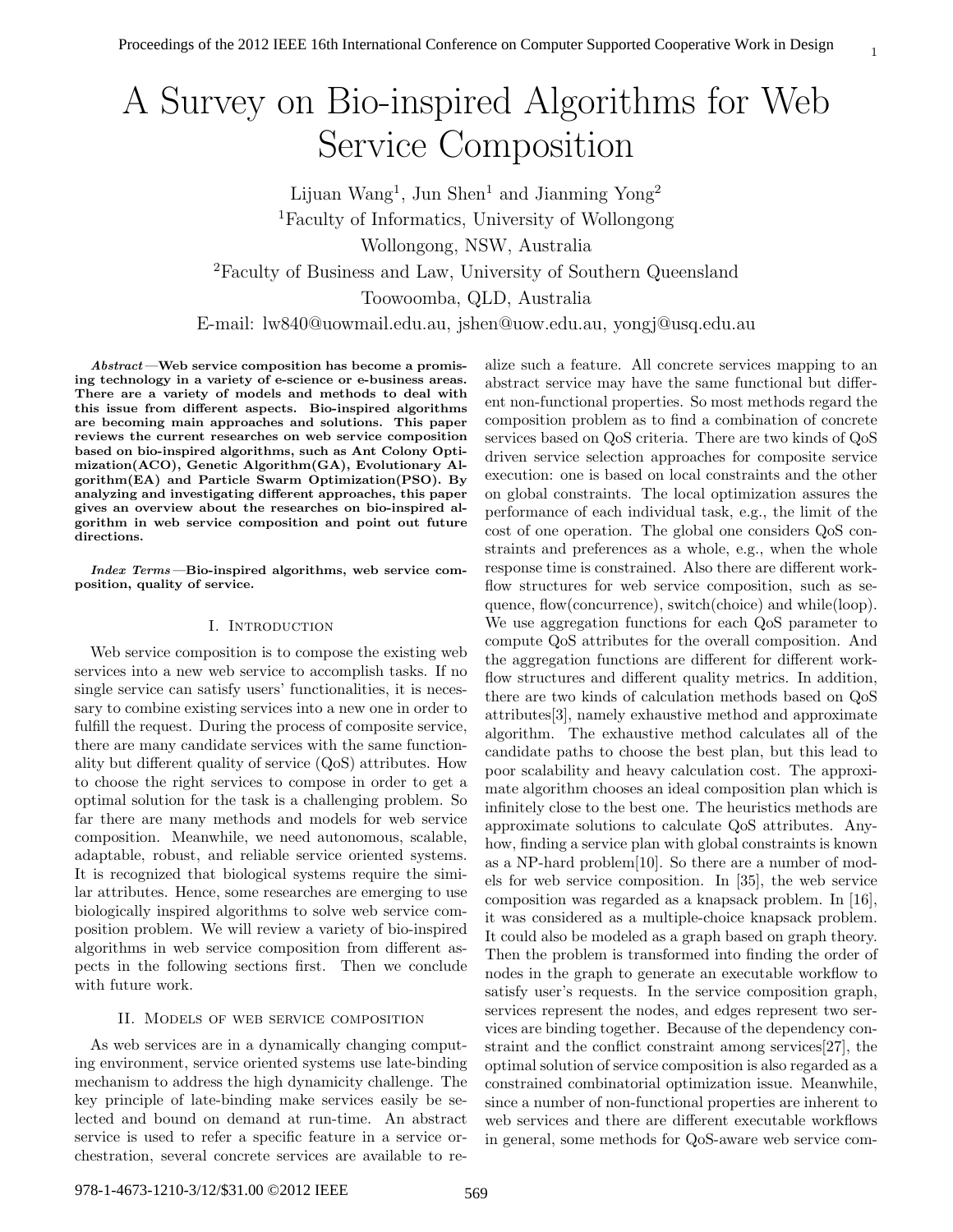position adopt multi-dimensional and/or multi-objective QoS model to represent constraints when composing web services.

#### III. QoS attributes and models in service **COMPOSITION**

In the presence of multiple web services provided by different organizations with functional(e.g., ticket purchase, payment) and non-functional properties(e.g., response time, reliability)[20]. The first step of web service composition is to select the component web services. When more than one candidate service providing equivalent functionalities to satisfy the user's request, a choice needs to be made to select appropriate web services to participate in a given composite service. Quality of Service(QoS) for web services refers to various non-functional attributes used for discriminating web services with identical functionality. However, there is no standard to include all or any subset of the non-functional properties in developing web services. The international quality standard ISO 8402 describes quality as the totality of features and characteristics of a product or service that bear on its ability to satisfy stated or implied needs[22]. A set of 13 quality attributes have been identified as important factors in the design of SOAs[28]: interoperability, reliability, availability, usability, security, performance, scalability, extensibility, adaptability, testability, auditability, operability, deployability, and modifiability[23]. Usually, four different QoS attributes are considered in most researches: response time, cost, reliability and availability. The reason for choosing these four is that they represent a selection of relevant characteristics in the field of web services[21]. Among different QoS properties of web services, some properties are user independent and have identical values for different users such as price and popularity, which are usually offered by service providers or third-party registries. Some QoS properties are user dependent and have different values for different users such as response time, invocation failure rate[47], which are usually specified by requester. Typically, one may choose the cheapest service while another may choose the fastest or maybe a compromise between the two. Hence, the end users always specify constraints on the values of some attributes, such as the upper values of the price. And some service like temperature service could have domain-specific QoS attributes, such as precision or refresh frequency. It should be noted that the service providers can estimate the values of QoS attributes which always specified in the Service Level Agreement (SLA). Due to the fact that services are usually distributed across the Internet, some QoS attributes such as availability and successful execution rate are affected by communication link. So QoS of web services is multi-dimensional and we should adopt different methods to measure these QoS properties. Meanwhile, QoS attributes can be classified into measurable and unmeasurable properties. A QoS metric is used to measure QoS attribute[22]. It has specific value types which are associated to a specific unit. For example, we can use

average execution time metric to measure the execution time QoS attribute. Unmeasurable QoS attributes represent static information which is qualitative in nature[22]. We can use a partial ordering function to represent the values they take. Such as the robustness/flexibility attribute have the value type {inflexible, flexible, very flexible which can be mapped to the set  $\{0, 1, 2\}$ . The authors in [26] gave the definition and measurement of five generic quality criteria for elementary services: execution price, execution duration, reputation, successful execution rate and availability. Anyhow, the overall QoS of a composite service is determined by the values of QoS attributes of concrete services and the composition workflow structure, which can be computed by applying the aggregation functions as described in Table 1. All the functions in the table are recursively. Note the table is not complete, it just contains rules mostly used in researches and could be extensible based on the application. For a Sequence workflow of tasks $(t_1,..., t_M)$ , the Time and Cost functions are additive while Availability and Reliability functions are multiplicative. For a Switch workflow of  $\text{tasks}(t_1,\ldots,t_N)$ with probability $(p_1, \ldots, p_N, \sum_{i=1}^N p_i = 1)$  is always evaluated as a sum of the attribute value of each task. Loop construct with  $k$  iterations of task  $t$  is equivalent to a Sequence construct of k copies of  $t[10]$ .

All the QoS attributes of concrete services can be classified into two groups: the first group of QoS attributes whose values should be minimized, i.e., the higher the value, the lower the quality, such as response time and cost; and the second group of QoS attributes whose values should be maximized, such as availability and reliability. For the convenience of description, some name the two groups as minimization attributes and maximization attributes respectively, and some name them as cost type and utility type respectively[34]. Some use utility function to evaluate the multi-dimensional quality of a web service. Due to the variety of QoS are measured in different units and non-commensurable, web services' QoS attributes need to be normalized before to be combined together. Most of the researches about web service composition adopted the Simple Additive Weighting (SAW) approach in Multiple Criteria Decision Making (MCDM)[15] technique to select an optimal web service. The SAW approach includes two phases: scaling phase and weighting phase. The following formulas are used to compute the overall score for each web service:

$$
score(s_i) = \begin{cases} \sum_{j=1}^{r} (\frac{Q_j^{max} - Q_{ij}}{Q_j^{max} - Q_j^{min}}) * W_j & \text{if } Q_j^{max} - Q_j^{min} \neq 0\\ \sum_{j=1}^{r} (\frac{Q_{ij} - Q_j^{min}}{Q_j^{max} - Q_j^{min}}) * W_j & \text{if } Q_j^{max} - Q_j^{min} \neq 0\\ \sum_{j=1}^{r} 1 * W_j & \text{if } Q_j^{max} - Q_j^{min} = 0 \end{cases}
$$
(1)

In the above equations, it is supposed each service has  $r$ quality criteria, a matrix  $Q$  is built, in which each row  $Q_i$ corresponds to a web service  $s_i$  while each column corresponds to a quality dimension. And  $Q_j^{max}$  and  $Q_j^{min}$  are the maximal value and minimal value of a quality criterion in matrix Q respectively.  $W_i \in [0,1]$  represents the weight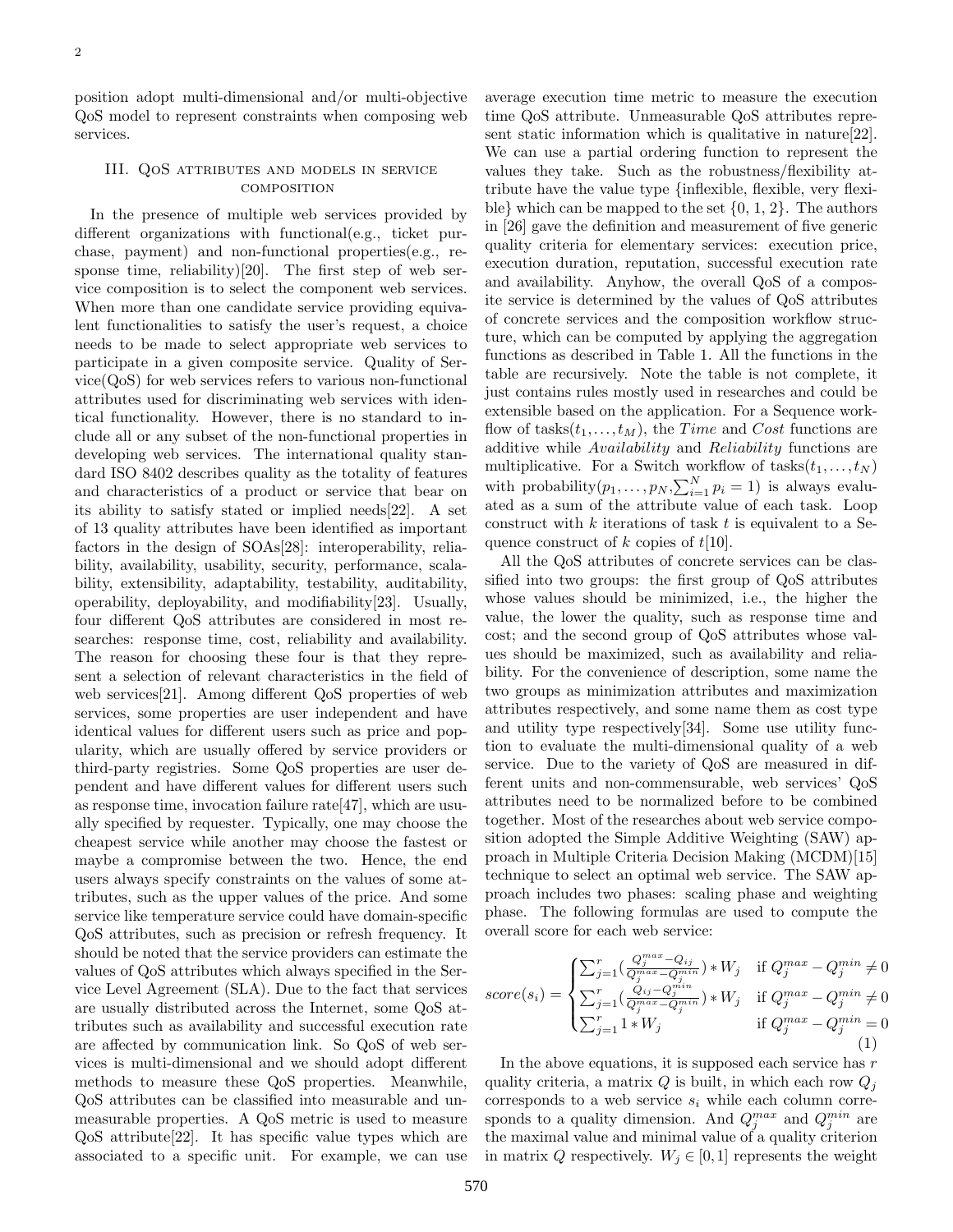| <b>QoS</b> Attributes  | Sequence                          | Switch                                   | Flow                              | Loop              |
|------------------------|-----------------------------------|------------------------------------------|-----------------------------------|-------------------|
| Time(T)                | $\sum_{i=1}^{M} T(t_i)$           | $\sum_{i=1}^{N} p_i * T(t_i)$            | $Max\{T(t_i)_{i \in \{1,,P\}}\}$  | $k * T(t)$        |
| Cost (C)               | $\sum_{i=1}^M C(t_i)$             | $\sum_{i=1}^{N} p_i * C(t_i)$            | $\sum_{i=1}^{P} C(t_i)$           | $k * C(t)$        |
| Availability $(A)$     | $\prod_{i=1}^M A(t_i)$            | $\sum_{i=1}^{N} p_i * A(t_i)$            | $\prod_{i=1}^P A(t_i)$            | $A(t)^k$          |
| Reliability $(R)$      | $\prod_{i=1}^M R(t_i)$            | $\sum_{i=1}^N p_i * R(t_i)$              | $\prod_{i=1}^P R(t_i)$            | $R(t)^k$          |
| Custom Attribute $(F)$ | $f_{se}(F(t_i)_{i \in \{1,,M\}})$ | $f_{sw}((p_i, F(t_i))_{i \in \{1,,N\}})$ | $f_{fl}(F(t_i)_{i \in \{1,,P\}})$ | $f_{lo}(k, F(t))$ |

TABLE I QoS Aggregation functions for different workflow structures

of criterion  $j$  which values provided by the users based on their own preferences. The authors in [34] considered this approach just selected services based on QoS and it did not include the users' requirements, so the authors gave a tuple to represent the users' specification of their QoS requirement. The tuple included the lower bound and upper bound of users' acceptable QoS, and the weighting factor and also the user's confidence in the former three values. Then the authors normalized QoS based on the four parameters in the tuple.

How to select the appropriate services that meet some Quality of Service(QoS) requirements becomes a research issue. And different users may have different requirements and preferences regarding QoS. For example, a user may give more importance to the cost than to the execution duration, while another user may prefer lower execution duration while satisfying certain cost. Hence, we need QoS-aware approach to service composition by taking into account users' constraints and preferences.

#### IV. Different bio-inspired algorithms for web service composition

This section presents main bio-inspired algorithms for web service composition in recent years. The approaches used to solve web service composition include Ant Colony Algorithm, Genetic Algorithm, Evolutionary Algorithm, and Particle Swarm Optimization. We will discuss these methods based on some recent papers.

#### A. Ant Colony Algorithm

Ant colony algorithm studies models derived from the behaviors of some real ants, it is widely used for combinatorial optimization problem. The two features of ant colony algorithm are global positive feedback and local heuristic. When solving web service composition based on ant colony algorithm, the problem is modeled as a weighted directed acyclic graph with a start point S and a target point  $T$ . Then we can solve this issue by setting the start point  $S$  as the ants nest and the target point  $T$  as the food source, and the QoS constraints as the weights of the edges. Thus, the problem is transformed from selecting optimal schema for composite web service into selection of the optimal path in the weighted directed acyclic graph. A variety of researches adopted Ant Colony Optimization (ACO) algorithm to solve web service compoinitial population, the update and evaporation strategy of pheromone, the heuristic information, and how to set the pheromone to denote information. With regard to update of the pheromone, there were many methods such as combining local strategy and global strategy, combining local strategy and offline strategy, using chaos operator, and adjusting pheromone dynamically according to the changes of QoS attributes. All these researches tried to improve the speed and computational efficiency, and to avoid the algorithm to trap in local optimization. The authors in [42] pointed out that the selection of the parameters in ant colony algorithm had great effect on the efficiency, so the authors used genetic algorithm to set the key parameters, then presented a dynamic web service composition algorithm based on the combination of ant colony algorithm and genetic algorithm. The experimental results showed that the combined algorithm could accelerate the speed of service selection. The paper [4] presented a technique for semantic web service composition which combined a graph model with the ant colony optimization meta-heuristic. The authors in [36] used chaos operator to make up the shortage of ant colony algorithm. The objective of the new chaos ant colony algorithm was to improve the efficiency of web service composition. To apply random, ergodic chaos operator could avoid ant colony algorithm to trap into local optimum. Another paper [29] analyzed the problem of service selection based on the principle of ant colony algorithm and gave the performance of ant colony algorithm under different parameters. The differences among those researches include initial population, the update and evaporation strategy of pheromone, the heuristic information, and how to set the pheromone to denote information. Meanwhile, when the problem of web service composition is modeled as a graph, different methods use different representation. In paper [37], the node in the graph denoted web service and the edge denoted the interaction between services. The authors in [39] used a node represented a service orchestration, an edge represented a service, and each path in the graph represented a complete services composition. Also, the authors pointed out that one kind of pheromone in ant colony algorithm could not deal with the multiple QoS attributes, so the paper presented a dynamic ant colony algorithm optimization method based on multi pheromones.

sition problem. The differences among them include the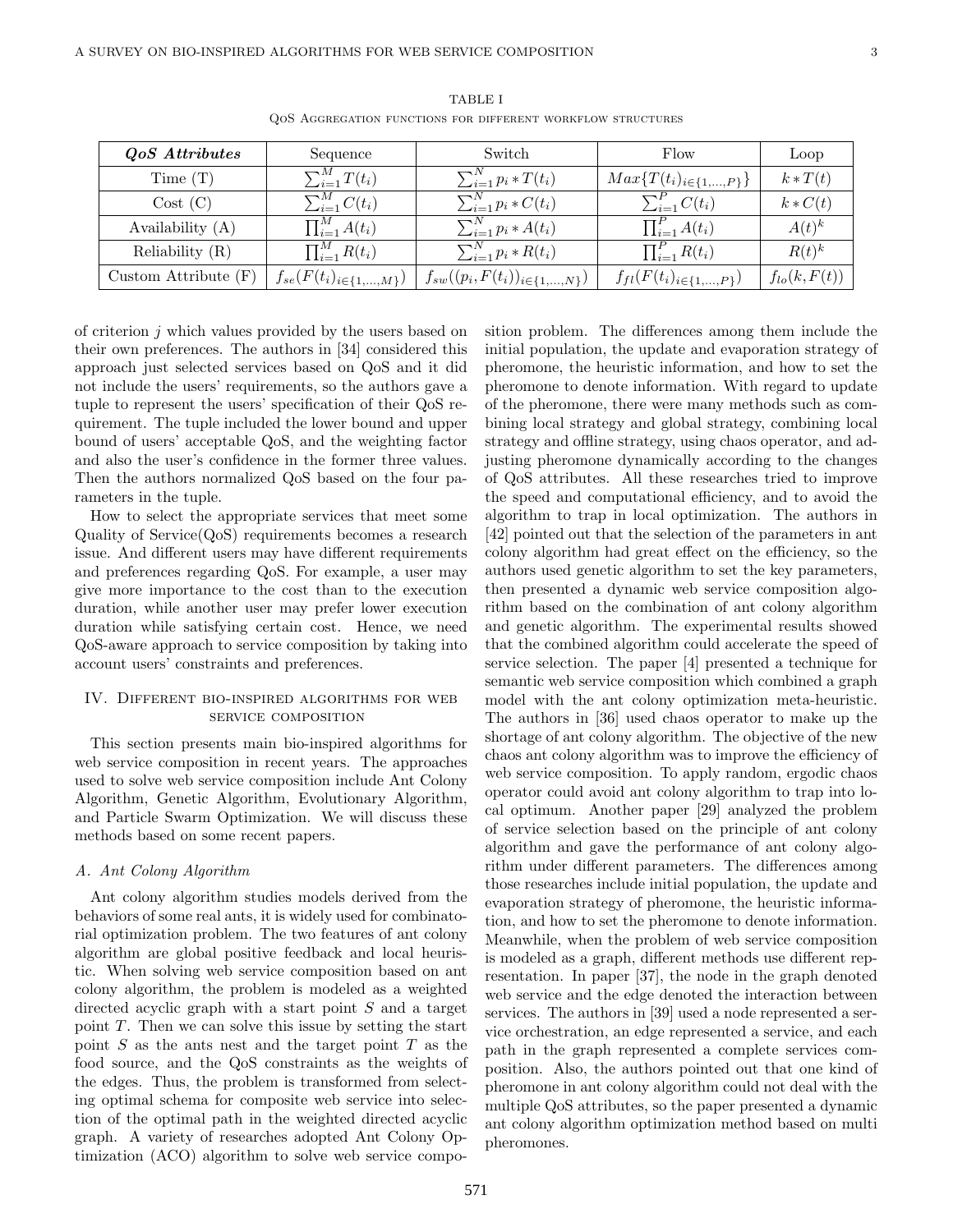#### B. Genetic Algorithm

Some researches adopt linear programming, dynamic programming, or integer programming method to solve web service composition problem. In [25], the authors adopted linear integer programming(IP) to solve QoSaware composition problem based on the global planning approach. Since the total number of execution plans will be exponential when the number of tasks and candidate web services are very large, the integer programming method for selecting an optimal execution plan can avoid generating all possible execution plans. But the objective function and the constraints as inputs in IP method must be linear. One of the weakness of IP is that it uses linear aggregation functions for different QoS attributes. If we adopt non-linear integer programming then scalability becomes a problem. Genetic algorithm(GA) is unconstrained procedures to solve combinatorial optimizing problems[32]. In [11], the author proposed a GA-based approach for QoSaware web service composition. By comparing the GA approach with linear integer programming method, the authors pointed out that integer programming is preferable when the workflow size is limited. The paper [21] implemented a genetic algorithm for QoS-based selection of services. The authors investigated the impact of different parameters, such as mutation rate and fitness function on the optimization capability of the genetic algorithm. By comparing the genetic algorithm with a branch-and-bound approach and the exhaustive search, the results showed that the setup values along with the given optimization goals and constraints prevented a genetic algorithm from efficiently identifying very near optimal solutions. Moreover, different parameters have different influences on the performance of genetic algorithm[30]. The paper [31] investigated how fitness function and a mutation policy based on relation matrix coding scheme effected the performance of genetic algorithm for QoS-aware web services selection. Their experimental results showed that the new fitness function and mutation policy improved the convergence speed of genetic algorithm. The paper [27] proposed a hybrid genetic algorithm utilizing a local optimizer to improve the fitness value of the individuals in the population which improved the overall QoS value. One of the differences among the existing genetic algorithm for web service composition is the encoding method. Some adopted one dimensional chromosome encoding method[11], [43]. But when the number of candidate services were very large, the readability of the chromosomes was very weak. On the other hand, this method could not represent the semantic information. So some presented genetic algorithm based on relation matrix coding scheme[44]. However, this method frequently generated illegal individuals and the efficiency was lower. The paper [5] proposed a tree-encoding model which could express various composition relationships and carry static-model of service workflow and supported replanning at run-time.

The genetic algorithm has the problem of prematurity which obstructs the algorithm from further improving. Two immune algorithm were proposed in the paper [12]

and [17] to solve the premature convergence of genetic algorithms, and both of them were optimization methods for service composition with global QoS constraints. The difference between them are the encoding method and the mutation process. Tabu search as a heuristic procedure for solving optimization problem can escape the trap of local optimality. A hybrid GA-Tabu algorithm was proposed in the paper [33]. The Tabu search was used to select the chromosome with best fitness after the crossover and mutation operation by a genetic algorithm. The approach increased diversity of population and more search space, and also escaped the trap of local optimality. The paper [18] presented metaheuristic based algorithms using Tabu search and hybrid genetic algorithm. By comparing their performance with iterative steepest descent and a basic genetic algorithm, the experimental results showed the performance was related with the problem instances and run times. Another paper [13] chose simulated annealing algorithm instead of Tabu search to prevent the searching process from trapping into local optima. The paper [41] pointed out that workflow construction and QoS were two important criteria used to analyze the characteristic of each approach of web service composition. In a word, some methods are QoS-based service composition using genetic algorithm[25], [11], [21], [18], [13], [46], [40], [41] and some are workflow based[9].

Genetic Algorithm is a powerful tool to solve combinatorial optimizing problems[32]. No wonder a variety of researches adopted GA to solve QoS-based web service composition problem. These GA-based approaches for web service composition focus on different aspects, such as encoding scheme, fitness function with both static or dynamic penalty factor, operators(selection, mutation and crossover), population diversity handling, and QoS model. Meanwhile, some researches focus on other aspects, such as the speed of service selection, the convergence and speed of the algorithm, run-time fault-tolerance, flexibility, environmental dynamic adaptivity, and efficiency in the large solution space. The involved encoding schemes include integer array coding scheme, binary string coding scheme, one dimension coding scheme and relation matrix coding scheme. The involved selection operators include roulette wheel selection, rank-based and elitism selection, and binary tournament mechanism. And the involved crossover operators include two-points crossover and single point crossover. Usually the fitness function for a genome g looks as follows:

$$
F(g) = \frac{W_1 * Cost(g) + W_2 * ResponseTime(g)}{W_3 * Availableity(g) + W_4 * Reliability(g)}
$$
 (2)  
+W<sub>5</sub> \* pf

QoS attribute factors(i.e., Cost(g), ResponseTime(g) etc. ) are normalized in the interval [0,1].  $W_1, \ldots, W_5$  are real, positive weighting factors. In particular,  $W_1, \ldots, W_4$  indicate the importance of a QoS attribute that a service user gives, while  $W_5$  weights the penalty factor. And pf indicates the penalty factor for individuals that violate con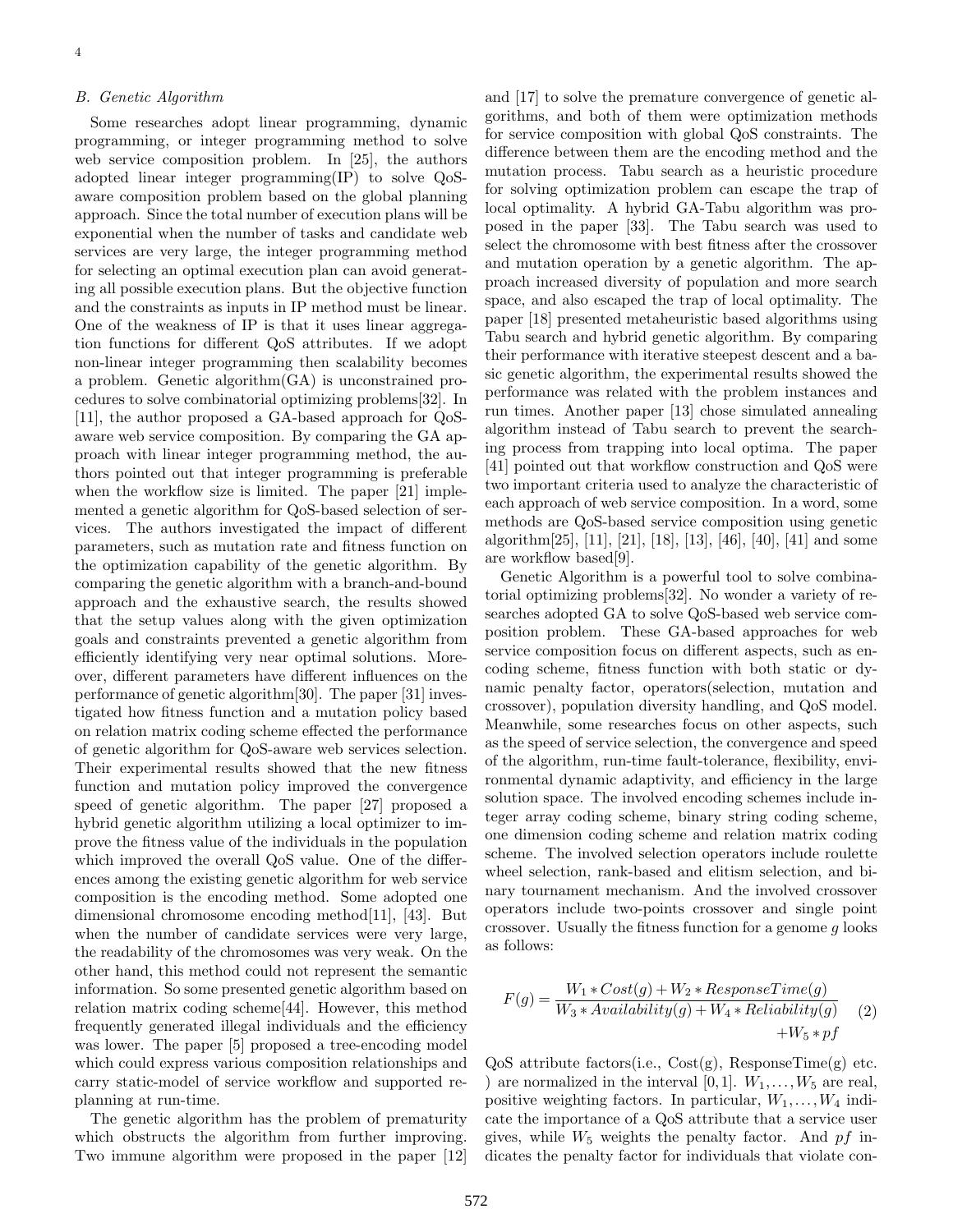straints, maybe someone adopts static penalty while others adopt a dynamic penalty. All the QoS attributes that need to minimize should be as numerator and others need to maximize should be as denominator in the above formula and vice versa. It should be noted that the above formula could be extensible depend on particular application cases. Some of the approaches study the influence of the design of GA on its behavior and performance when it is used in QoS-based web service composition, while others focus on how to set parameters to improve the performance by adopting different policy. Usually, most of the GA-based approaches for web service composition consider the problem such as the convergence speed, the search capability, the computing time and scalability. However, there is no standard model or definition of the key parameters of GA for QoS-based web service composition.

#### C. Evolutionary Algorithm

Some researches regarded the web service composition as a multi-objective optimization problem, then adopted different methods to deal with this issue, such as evolutionary algorithms[1], [2], particle swarm optimization[19], [6],  $[24]$ ,  $[8]$ ,  $[14]$ ,  $[38]$ . The paper  $[45]$  presented an adaptive framework using cultural algorithm for QoS-aware web service composition. By comparing the performance of this method with genetic algorithm, the experimental results showed the former one was slightly surpassed than that of the latter one. Other evolutionary algorithms in web service composition[2], [1], [7] also described the problem as a multi-objectives multi-constraints requests, and investigated evolutionary algorithms to deal with the optimization problem.

#### D. Particle Swarm Optimization

Particle swarm optimization (PSO) is one of the evolutionary computational techniques. When to use the general PSO algorithm to solve the web service composition, it has slow convergence speed and strict speed demand[24]. Normally web service composition is environmental dynamical process. So the paper [24] proposed an environment-aware particle swarm algorithm. The paper [19] presented a hybrid algorithm for web service composition, which used genetic algorithm to search the problem space, then used particle swarm optimization to enhance local search ability. In [38], the authors used chaos algorithm to overcome the low efficiency and partial optimization of PSO. The results showed the new chaos particle swarm optimization algorithm could find more optimal solutions than PSO and GA algorithm.

### V. CONCLUSION

Web service composition is a key issue in service oriented architecture. This paper focus on web service composition based on bio-inspired algorithms. By reviewing different models and approaches, we conclude that there are still many problems to deal with in the future. The ant colony algorithm focused on problems in the aspect of theory such as initialization parameter and information

update. On the other hand, the efficiency of ant colony algorithm is very low. The genetic algorithm, particle swarm algorithm and Tabu search have the problem of premature convergence, so they will be easily trapped in the local optimality. In genetic algorithm, the mutation and crossover operator are relatively fixed and randomly search without guide will cause degeneration. So many efforts are made to improve the performance through combining them, such as hybrid genetic algorithm, chaos particle swarm optimization algorithm, chaos ant colony algorithm, a combination of genetic algorithm and ant colony algorithm, a combination of genetic algorithm and Tabu search, a combination of genetic algorithm and cultural algorithm, a combination of genetic algorithm and particle swarm optimization and so on. All the methods expect better speed, convergence, adaptivity and high efficiency in large search space. Although some researches compared ACO with GA, or compared ACO and GA with other heuristic algorithms, they just used their own simulated environment and test dataset. To the best of our knowledge, there is no benchmark tool or framework for web service composition based on bio-inspired algorithms. Different approaches have different merits, but there is no standard or qualitative comparison among these algorithms. How to make the bioinspired algorithm solve web service composition problem with higher performance, how to set parameters of the bioinspired algorithm, which algorithm is the fitted one to solve a specific problem, remain unknown and call for future research. As all of these are open issues until now, we need further researches on bio-inspired algorithms in web service composition.

#### **REFERENCES**

- [1] Arion de Campos Junior, Aurora T.R.Pozo, Silvia R.Vergilio, Taylor Savegnago, Many-objective evolutionary algorithms in the composition of web services, 2010 Eleventh Brazilian Symposium on Neural Networks, pp. 152-157, 2010.
- [2] Brahim Batouche, Yannick Naudet, Frederic Guinand, Semantic web services composition optimized by multi-objective evolutionary, 2010 Fifth International Conference on Internet and Web Applications and Services, pp. 180-185, 2010.
- [3] Chengwen Zhang, Adaptive genetic algorithm for QoS-aware service selection, IEEE Workshops of International Conference on Adavanced Information Networking and Applicaitons, pp. 273-278, 2011.
- [4] Cristina Bianca Pop, et al.,Ant-inspired Technique for Automatic Web Service Composition and Selection, 12th International symposium on Symbolic and Numeric Algorithms for Scientific Computing, pp.449-455, 2010.
- [5] Chunming Gao, Meiling Cai, and Huowang Chen, QoS-aware service composition based on tree-coded genetic algorithm, 31st Annual International Computer Software and Applications Conference, pp. 361-367, 2007.
- [6] Cao Jiuxin, Sun Xuesheng, Zheng Xiao, Liu Bo, Mao Bo, Efficient multi-objective services selection algorithm based on particle swarm optimization, 2010 IEEE Asia-Pacific Services Computing Conference, pp. 603-608, 2010.
- Chun-Che Huang, Wen-Yau Liang, Wei-Che Lee and Yung-Huan Lai, Constrained evolutionary computing approach to web service compositions, International Journal of Systems Science, Vol. 42, No. 10, pp. 1625-1638, 2011.
- [8] Fei Li, Yaning Huang, An web service selection optimization method based on particle swarm optimization, 2010 International Conference On Computer Design And Applications, pp. 477-481, 2010.
- [9] Florin-Claudiu Pop, Marcel Cremene, Mircea-Florin Vaida, Workflow based service composition using genetic algorithm,